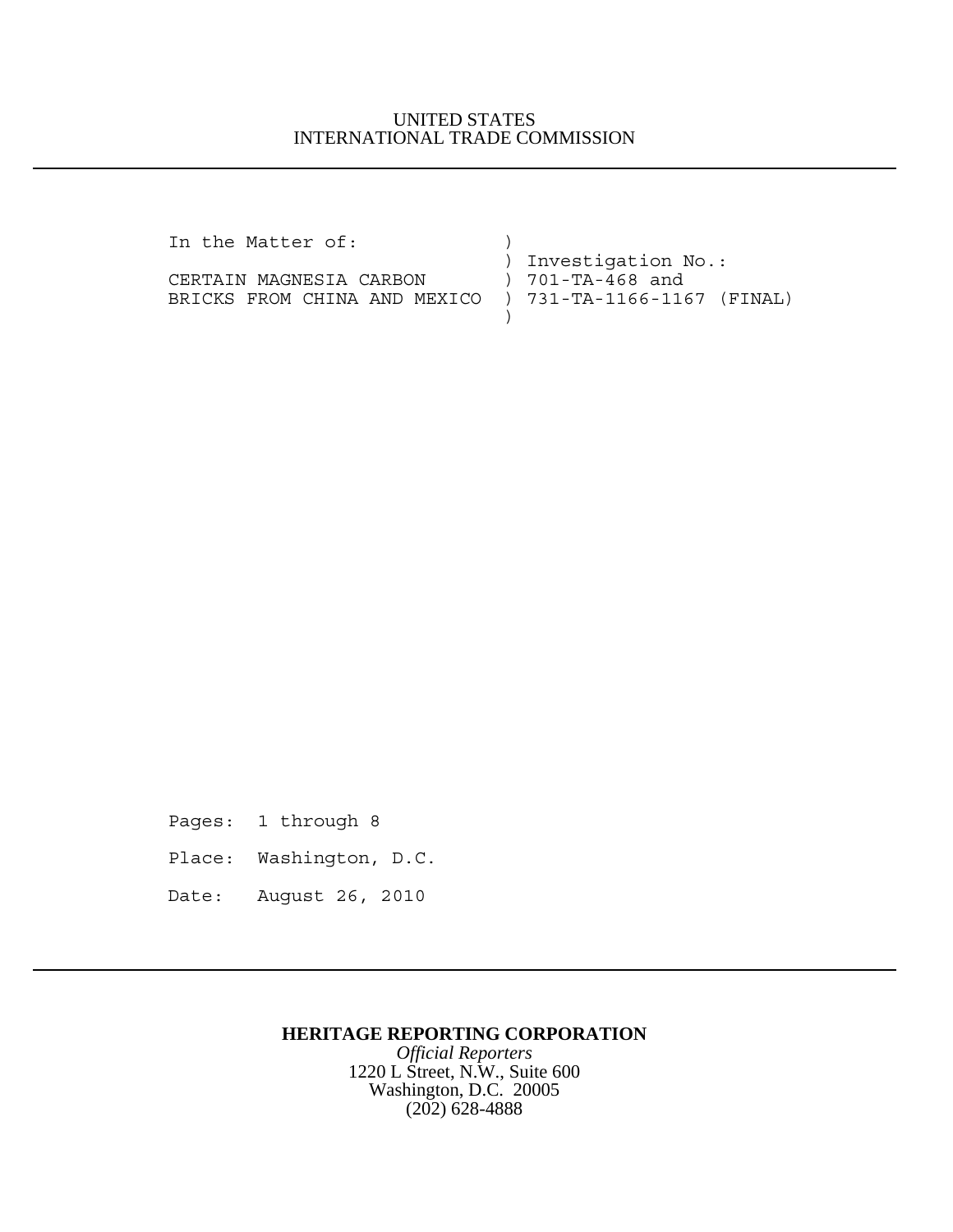### THE UNITED STATES INTERNATIONAL TRADE COMMISSION

| In the Matter of:                                         |                      |
|-----------------------------------------------------------|----------------------|
|                                                           | ) Investigation No.: |
| CERTAIN MAGNESIA CARBON                                   | ) 701-TA-468 and     |
| BRICKS FROM CHINA AND MEXICO   ) 731-TA-1166-1167 (FINAL) |                      |
|                                                           |                      |

Thursday, August 26, 2010

Room 101 U.S. International Trade Commission 500 E Street, SW Washington, D.C.

The meeting commenced, pursuant to notice, at

9:30 a.m., before the Commissioners of the United States

International Trade Commission, the Honorable DEANNA

TANNER OKUN, Chairman, presiding.

APPEARANCES:

On behalf of the International Trade Commission:

Commissioners:

DEANNA TANNER OKUN, CHAIRMAN CHARLOTTE R. LANE, COMMISSIONER DANIEL R. PEARSON, COMMISSIONER SHARA L. ARANOFF, COMMISSIONER IRVING A. WILLIAMSON, COMMISSIONER DEAN A. PINKERT, COMMISSIONER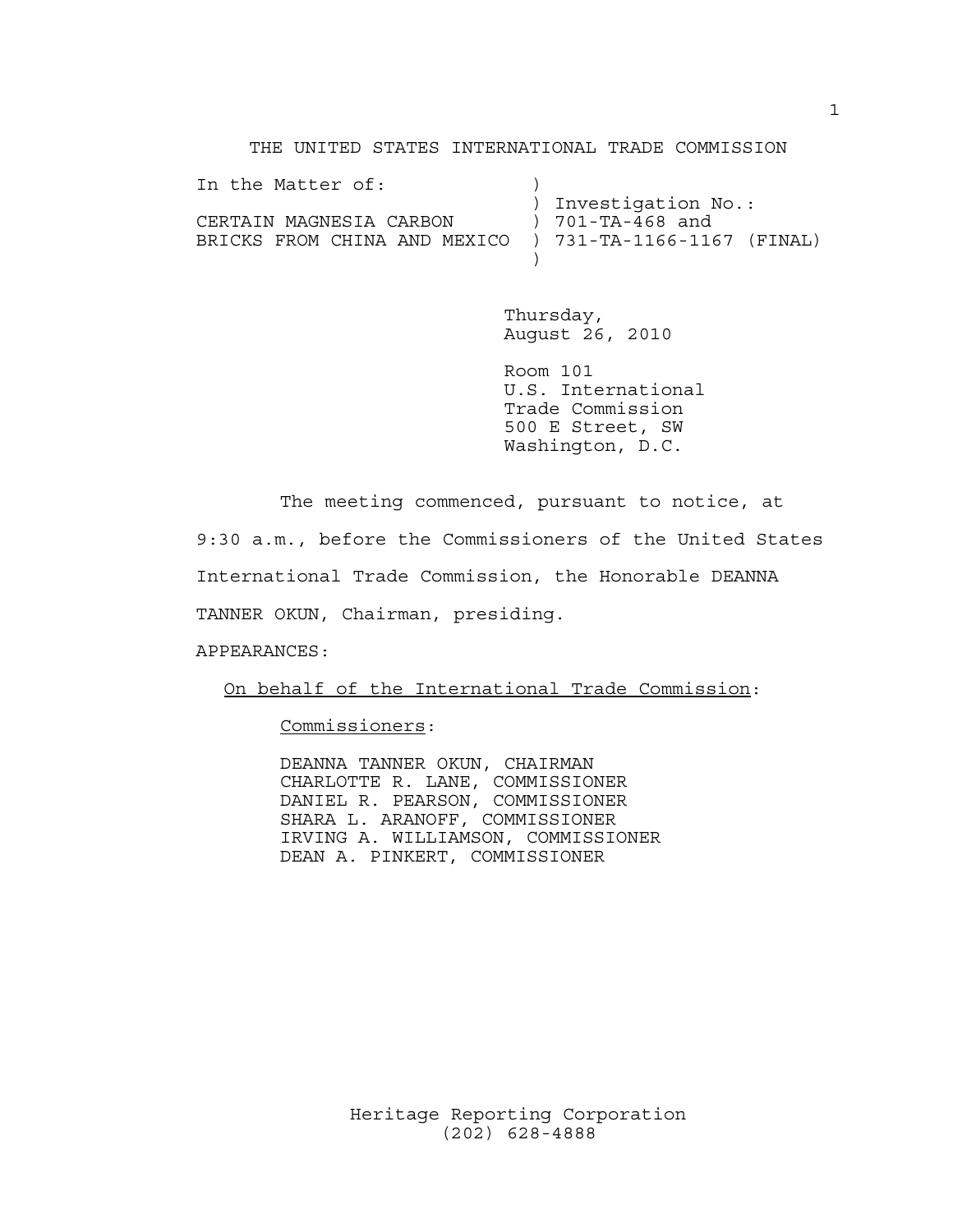APPEARANCES (continued):

Staff:

MARILYN R. ABBOTT, SECRETARY TO THE COMMISSION WILLIAM R. BISHOP, HEARINGS AND MEETINGS COORDINATOR

ELIZABETH HAINES, INVESTIGATOR VINCENT DESAPIO, INTERNATIONAL TRADE ANALYST CRAIG THOMSEN, ECONOMIST CHARLES YOST, ACCOUNTANT/AUDITOR MICHAEL HALDENSTEIN, ATTORNEY JAMES MCCLURE, SUPERVISORY INVESTIGATOR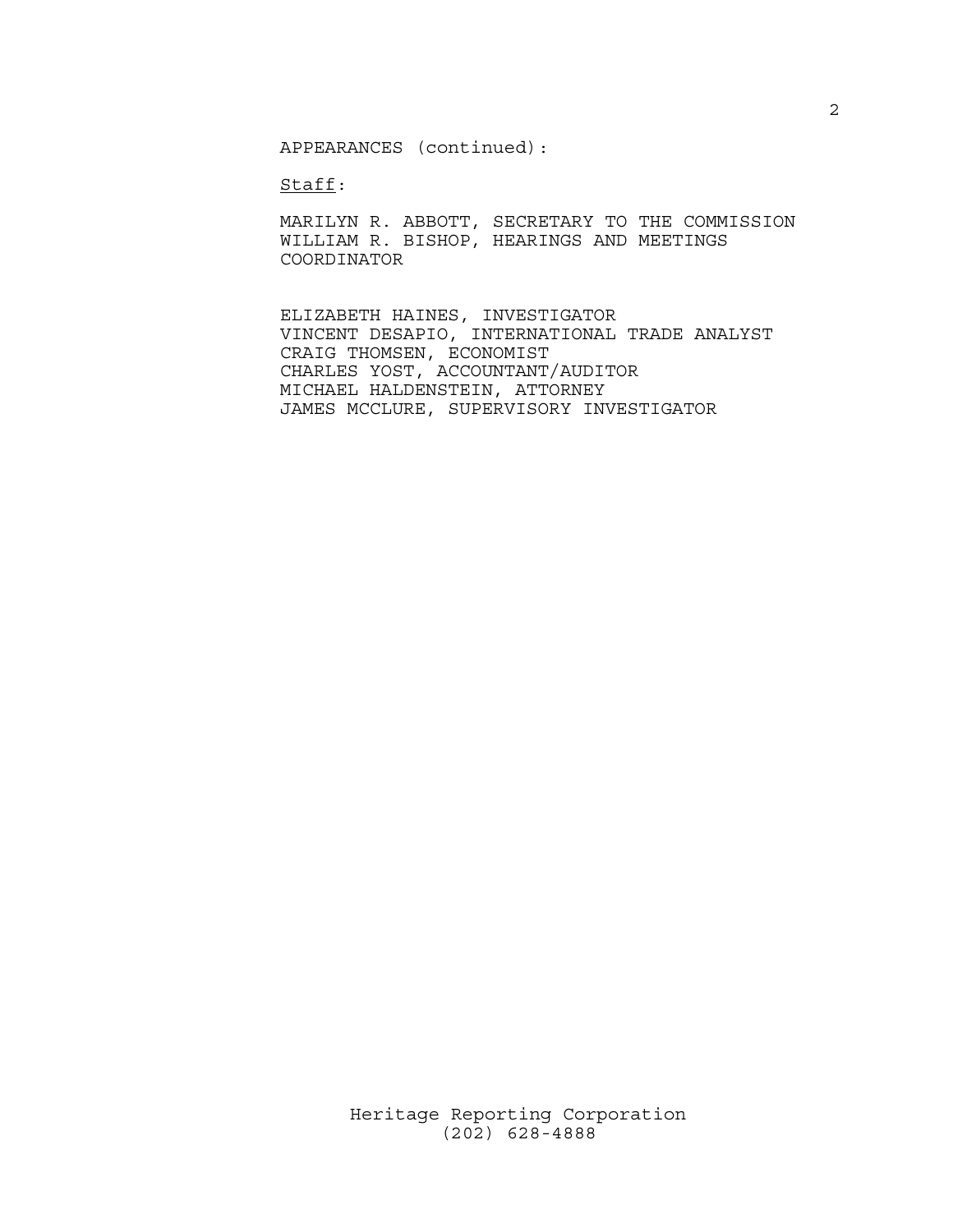# I N D E X

| Agenda for Future Meetings:<br>none                                                                                                | 4 |
|------------------------------------------------------------------------------------------------------------------------------------|---|
| Minutes: August 12, 2010                                                                                                           | 4 |
| Ratification List: 10-011                                                                                                          | 4 |
| Inv. No. 701-TA-468 and 731-TA-1166-1167 (Final) (Certain<br>Magnesia Carbon Bricks from China and Mexico) - briefing<br>and vote. |   |
| Outstanding Action Jackets:<br>none                                                                                                | 6 |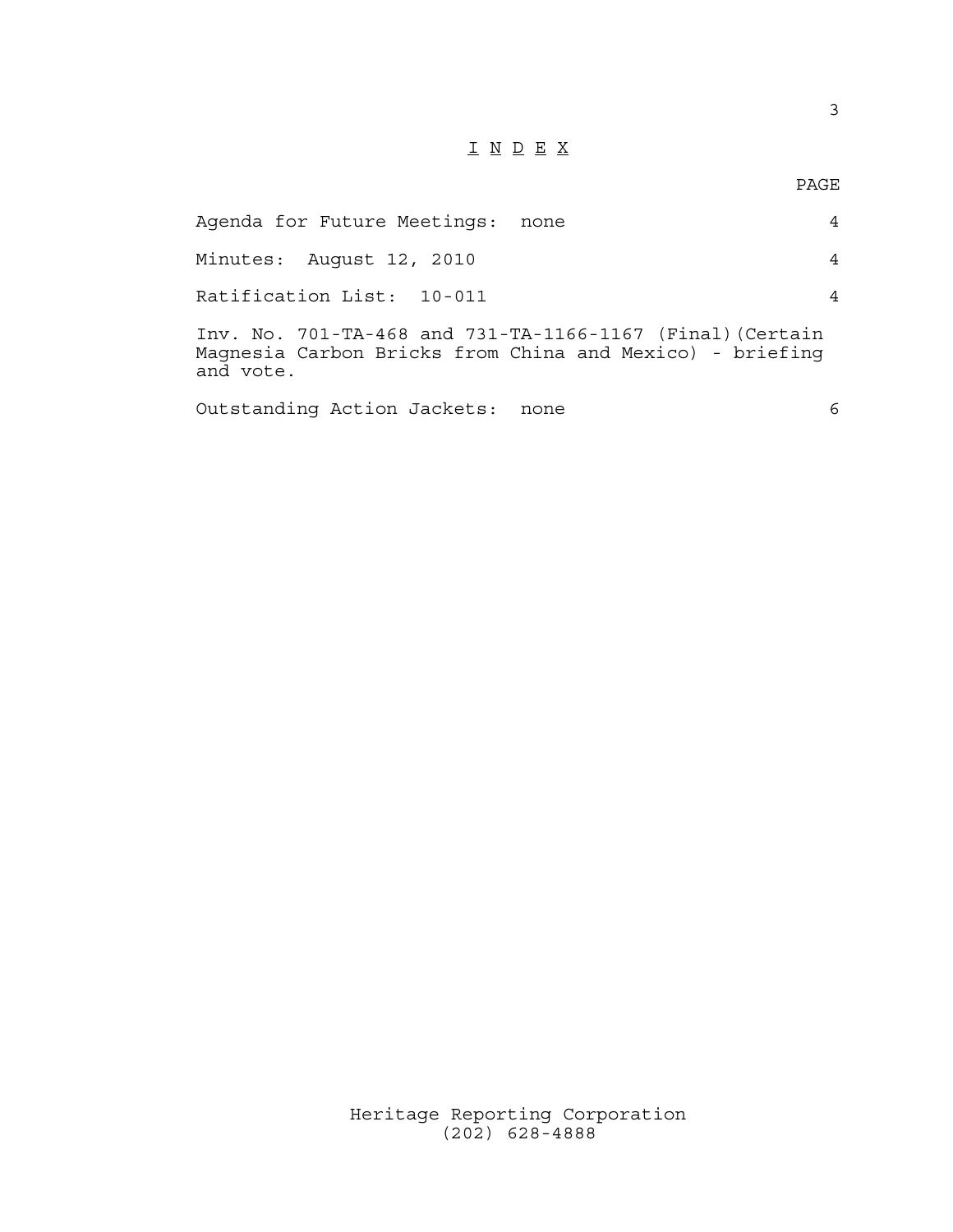| $\mathbf 1$    | $\underline{P} \underline{R} \underline{O} \underline{C} \underline{E} \underline{E} \underline{D} \underline{I} \underline{N} \underline{G} \underline{S}$ |
|----------------|-------------------------------------------------------------------------------------------------------------------------------------------------------------|
| $\overline{2}$ | (11:02 a.m.)                                                                                                                                                |
| 3              | CHAIRMAN OKUN: Good morning.<br>This                                                                                                                        |
| 4              | meeting of the U.S. International Trade Commission                                                                                                          |
| 5              | will please come to order.                                                                                                                                  |
| 6              | Welcome to Commissioner Lane and                                                                                                                            |
| 7              | Commissioner Aranoff who are participating by                                                                                                               |
| 8              | telephone his morning.                                                                                                                                      |
| 9              | COMMISSIONER ARANOFF: Good morning.                                                                                                                         |
| 10             | COMMISSIONER LANE: Good morning.                                                                                                                            |
| 11             | CHAIRMAN OKUN: Good morning. There is no                                                                                                                    |
| 12             | agenda for future meetings.                                                                                                                                 |
| 13             | Is there any objection to approval of the                                                                                                                   |
| 14             | minutes of August 12, 2010, and Ratification List 10-                                                                                                       |
| 15             | 011?                                                                                                                                                        |
| 16             | (No response.)                                                                                                                                              |
| 17             | CHAIRMAN OKUN: Hearing none, they approved.                                                                                                                 |
| 18             | Next, we will turn to the briefing and vote                                                                                                                 |
| 19             | in Investigation Nos. 701-TA-468 and 731-TA-1166-1167                                                                                                       |
| 20             | (Final), Certain Magnesia Carbon Bricks from China and                                                                                                      |
| 21             | Mexico.                                                                                                                                                     |
| 22             | Welcome to Mr. McClure and the other members                                                                                                                |
| 23             | of the staff who participated in this investigation.                                                                                                        |
| 24             | Does any Commissioner have questions for the                                                                                                                |
| 25             | staff?                                                                                                                                                      |

Heritage Reporting Corporation (202) 628-4888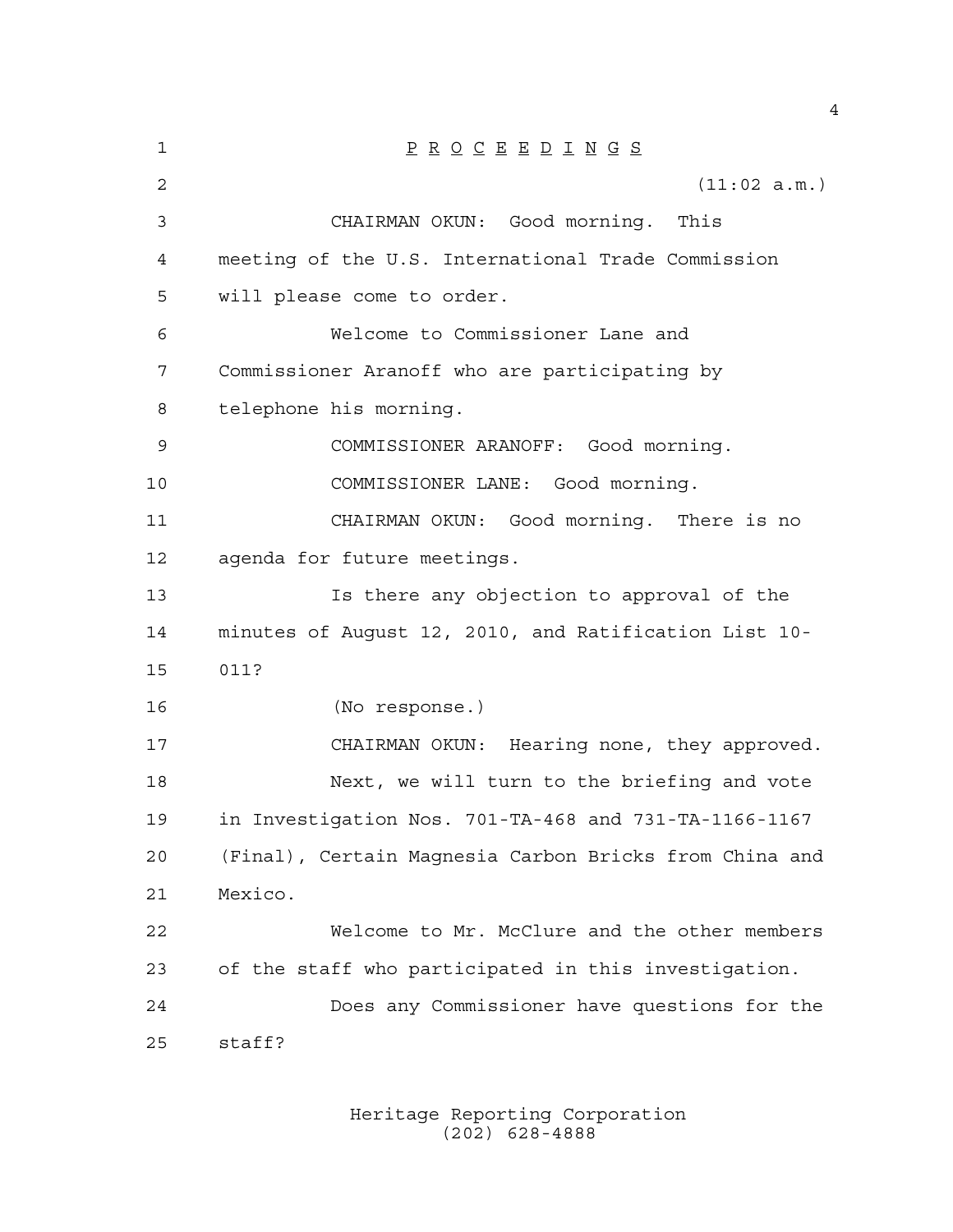(No response.) CHAIRMAN OKUN: Are there any additions or corrections to the staff report? MR. MCCLURE: Jim McClure, Office of Investigation. Madam Chairman, the report should be approved subject to the revisions contained in Office of Investigation's Memorandum INVHH084 dated August 24, 2010. CHAIRMAN OKUN: Thank you. Is there any objection to approval of the staff report as revised? (No response.) CHAIRMAN OKUN: Hearing none, it is approved. Madam Secretary, will you please call the roll? MS. ABBOTT: Commissioner Pearson? COMMISSIONER PEARSON: On the basis of threat, I vote in the affirmative with respect to China and in the negative with respect to Mexico. MS. ABBOTT: Commissioner Aranoff? COMMISSIONER ARANOFF: I concur with Commissioner Pearson. MS. ABBOTT: Commission Williamson? COMMISSIONER WILLIAMSON: I vote in the

> Heritage Reporting Corporation (202) 628-4888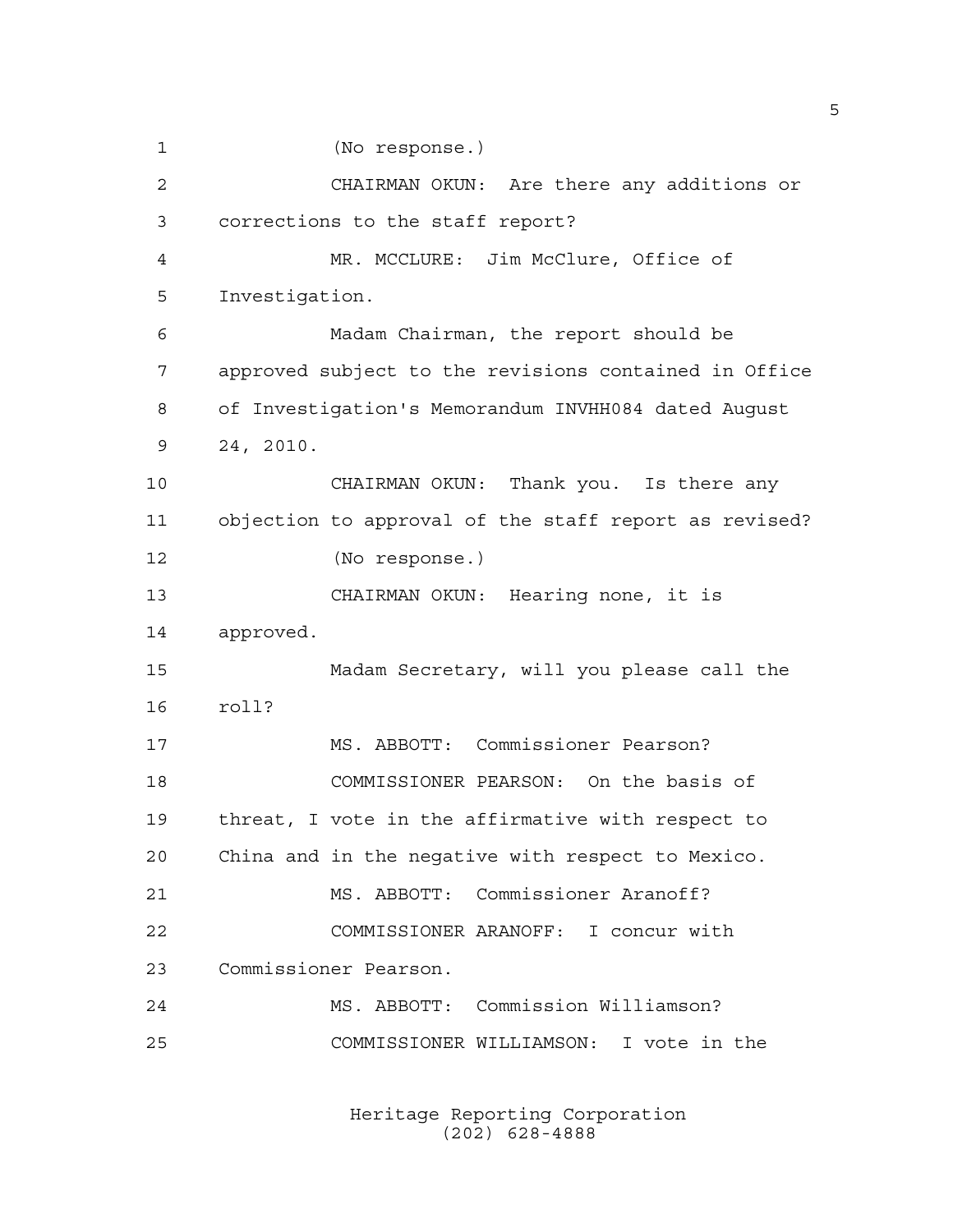affirmative with respect to both countries. MS. ABBOTT: Commissioner Pinkert? COMMISSIONER PINKERT: I vote in the affirmative with respect to both countries. MS. ABBOTT: Commissioner Lane? COMMISSIONER LANE: I vote in the affirmative as to both countries. CHAIRMAN OKUN: Commissioner Okun? CHAIRMAN OKUN: I concur with Commissioners Pearson and Commissioner Aranoff. MS. ABBOTT: Madam Chairman, the Commission has reached an affirmative determinations in these investigations. CHAIRMAN OKUN: Thank you. Further information regarding these determinations will be in a press release. Commissioners' opinions are currently scheduled to be transmitted to the Department of Commerce on or before September 7, 2010. Thank you again to all of the staff who participated in this investigation. The last item on the agenda is outstanding action jackets. I understand that the action jacket listed on the agenda has now cleared the Commission; therefore, there are no outstanding action jackets to consider.

> Heritage Reporting Corporation (202) 628-4888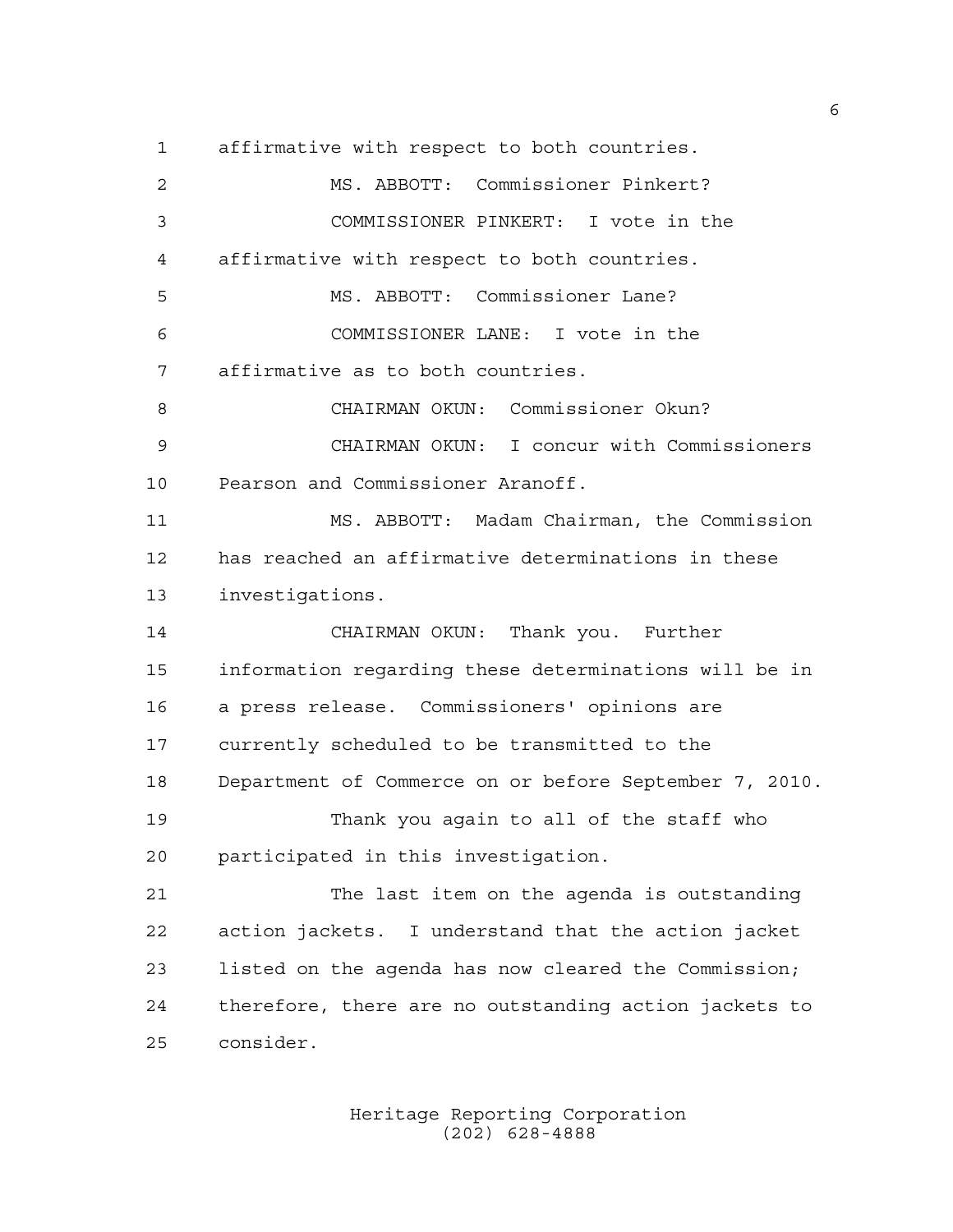| $\mathbf 1$      | With no other business to come before the  |
|------------------|--------------------------------------------|
| $\mathbf{2}$     | Commission, this meeting is adjourned.     |
| $\mathfrak{Z}$   | (Whereupon, at 10:054 a.m., the meeting in |
| $\overline{4}$   | the above-entitled matter was concluded.)  |
| 5                | $\frac{1}{2}$                              |
| $\epsilon$       | $\frac{1}{2}$                              |
| $\boldsymbol{7}$ | $\sqrt{}$                                  |
| $\,8\,$          | $\sqrt{}$                                  |
| 9                | $\sqrt{}$                                  |
| $10$             | $\frac{1}{2}$                              |
| $11$             | $\frac{1}{2}$                              |
| $12\,$           | $\frac{1}{2}$                              |
| $13$             | $\frac{1}{2}$                              |
| $14\,$           | $\frac{1}{2}$                              |
| $15$             | $\frac{1}{2}$                              |
| 16               | $\frac{1}{2}$                              |
| $17\,$           | $\frac{1}{2}$                              |
| 18               | //                                         |
| 19               | //                                         |
| 20               | $\frac{1}{2}$                              |
| 21               | $\!/\!$                                    |
| 22               | $\!/\!$                                    |
| 23               | $\!/\!$                                    |
| 24               | $\sqrt{}$                                  |
| 25               | //                                         |